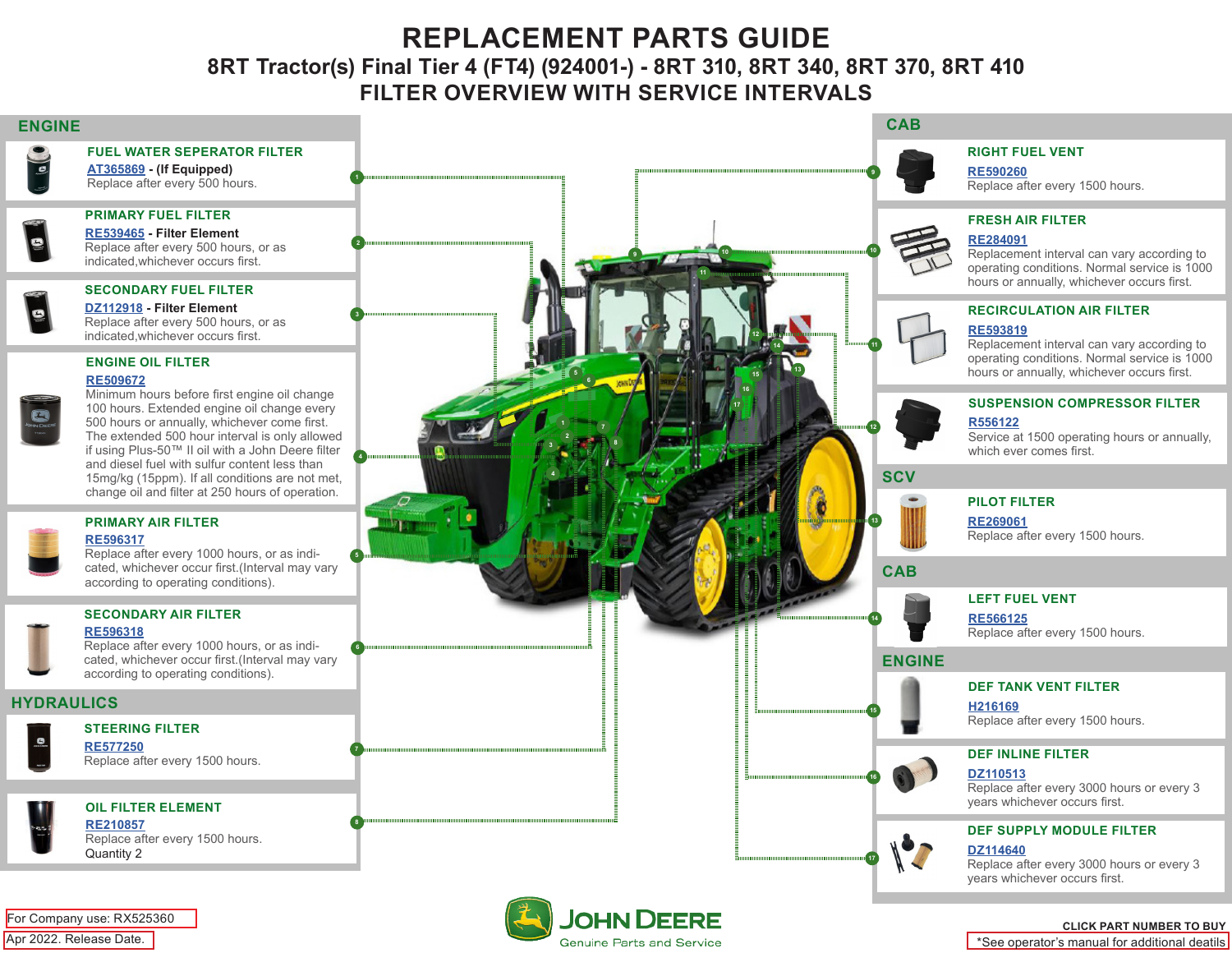# **CAPACITIES 8RT Tractor(s) Final Tier 4 (FT4) (924001-) - 8RT 310, 8RT 340, 8RT 370, 8RT 410**

| <b>CAPACITIES (Approximate):</b> |  | Transmission /Hydraulics / differential System:<br>Hy-Gard™ |  |
|----------------------------------|--|-------------------------------------------------------------|--|
| <b>Fuel Tank:</b>                |  |                                                             |  |
|                                  |  |                                                             |  |
| <b>DEF Tank:</b>                 |  | <b>Engine Crankcase Oil Volume:</b><br>Plus-50™ II          |  |
|                                  |  |                                                             |  |
| <b>Cooling System:</b>           |  | <b>Fan Chain Drive Housing:</b>                             |  |
| Cool-Gard™ II                    |  | . 473.2 ML (0.5 qt)                                         |  |
|                                  |  |                                                             |  |
|                                  |  |                                                             |  |